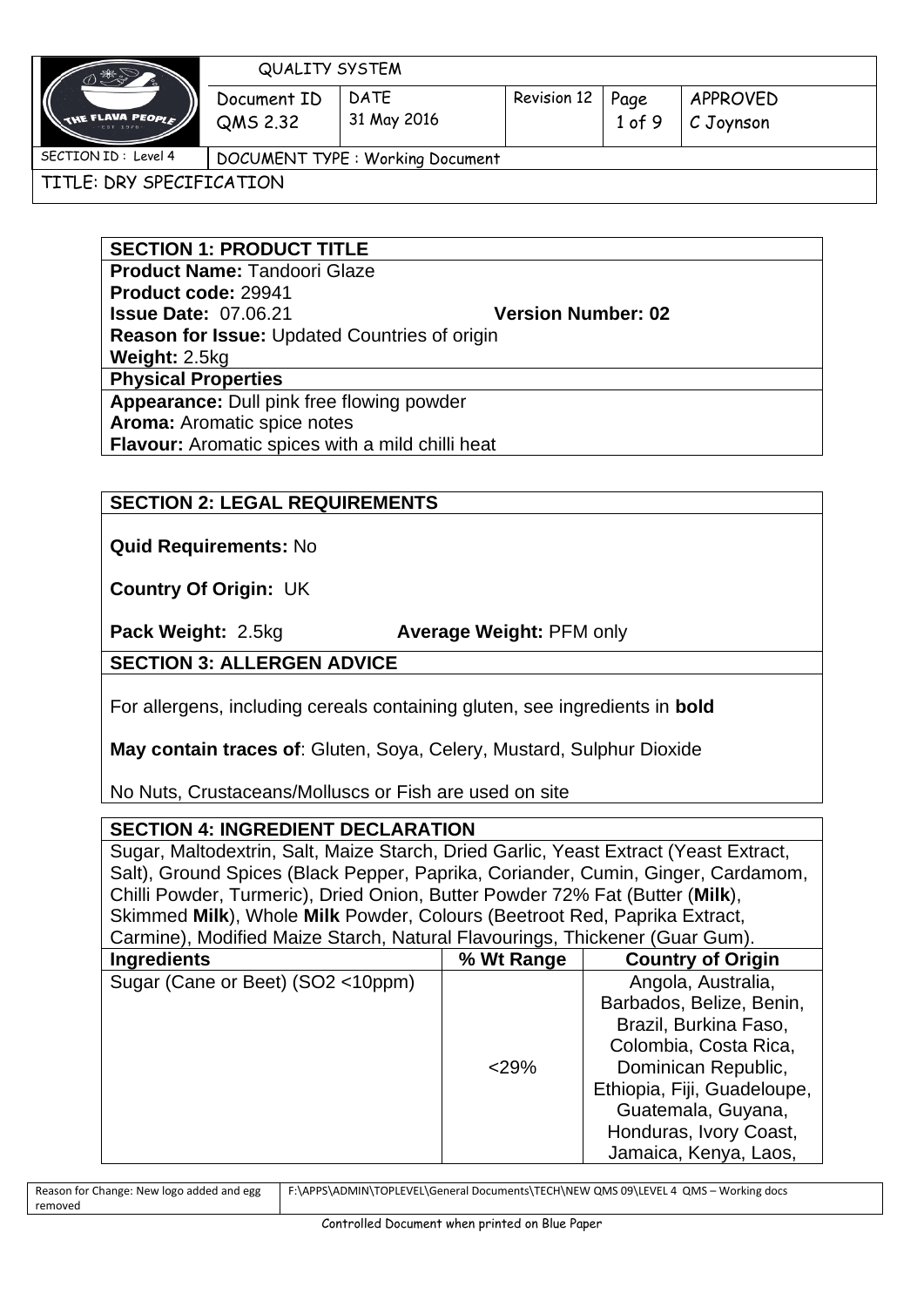| ≫ ※                       | <b>QUALITY SYSTEM</b>            |                     |             |                  |                       |
|---------------------------|----------------------------------|---------------------|-------------|------------------|-----------------------|
| $\big($<br>E FLAVA PEOPLE | Document ID<br>QMS 2.32          | DATE<br>31 May 2016 | Revision 12 | Page<br>$2$ of 9 | APPROVED<br>C Joynson |
| SECTION ID: Level 4       | DOCUMENT TYPE : Working Document |                     |             |                  |                       |

TITLE: DRY SPECIFICATION

removed

|                                                            |         | Madagascar, Malawi,                                                                 |
|------------------------------------------------------------|---------|-------------------------------------------------------------------------------------|
|                                                            |         | Mozambique, Nepal,                                                                  |
|                                                            |         | Nicaragua, Panama, Peru,                                                            |
|                                                            |         | Reunion, Suriname,                                                                  |
|                                                            |         |                                                                                     |
|                                                            |         | Swaziland, Tanzania,                                                                |
|                                                            |         | Zambia, UK.                                                                         |
| Maltodextrin (Maize) (SO2 <10ppm)                          | <17%    | France, Turkey                                                                      |
| Salt (E535)                                                | <17%    | UK, China                                                                           |
| Maize Starch (SO2 <10ppm)                                  | $< 9\%$ | Belgium, France, Spain                                                              |
| <b>Dried Garlic</b>                                        | <7%     | China                                                                               |
| Yeast Extract (Yeast Extract, Salt)<br>$(SO2 < 10$ ppm $)$ | $<6\%$  | <b>Brazil</b>                                                                       |
| Ground Spices (Black Pepper, Paprika                       |         | Black Pepper - Vietnam,                                                             |
| (E392), Coriander, Cumin, Ginger,                          |         | India, Indonesia, Sri                                                               |
| Cardamom, Chilli Powder, Turmeric)                         |         | Lanka, Brazil                                                                       |
|                                                            |         | Paprika - Peru, Spain,                                                              |
|                                                            |         | China                                                                               |
|                                                            |         | Coriander - India, Russia                                                           |
|                                                            | $< 5\%$ | Cumin, Ginger, Turmeric-                                                            |
|                                                            |         | India                                                                               |
|                                                            |         | Cardamom - India,                                                                   |
|                                                            |         |                                                                                     |
|                                                            |         | Guatemala, Spain, Chilli                                                            |
|                                                            |         | Powder - India, China,                                                              |
|                                                            |         | Spain                                                                               |
| Dried Onion (E551)                                         | $<4\%$  | India, China                                                                        |
| Butter Powder 72% Fat (Butter, (Milk),                     |         | Germany, UK, France,                                                                |
| Skimmed Milk)                                              |         | Italy, Spain, Poland,                                                               |
|                                                            |         | Romania, Netherlands,                                                               |
|                                                            |         | Belgium, Greece,                                                                    |
|                                                            |         | Portugal, Czech Republic,                                                           |
|                                                            | $<$ 4%  | Hungary, Sweden, Austria,                                                           |
|                                                            |         | Bulgaria, Denmark,                                                                  |
|                                                            |         | Finland, Slovakia, Ireland,                                                         |
|                                                            |         | Lithuania, Slovenia,                                                                |
|                                                            |         | Latvia, Estonia, Cyprus,                                                            |
|                                                            |         | Luxembourg, Malta                                                                   |
| <b>Whole Milk Powder</b>                                   | $<$ 4%  | UK, Ireland                                                                         |
| Colours (Beetroot Red (E330 -                              |         | Beetroot Red - Poland,                                                              |
| Molasses), Paprika Extract (Sunflower                      |         | Turkey, Austria                                                                     |
| Oil), Carmine (Maltodextrin - Potato)                      |         |                                                                                     |
|                                                            | $3%$    | Paprika Extract - India,                                                            |
| (Colour Cat N2))                                           |         | UK, China, France,                                                                  |
|                                                            |         | Belgium, Carmine - Peru,                                                            |
|                                                            |         | <b>Netherlands</b>                                                                  |
| <b>Modified Maize Starch (Pregelatinised</b>               | $3%$    | UK, Italy, Hungary                                                                  |
| Reason for Change: New logo added and egg                  |         | F:\APPS\ADMIN\TOPLEVEL\General Documents\TECH\NEW QMS 09\LEVEL 4 QMS - Working docs |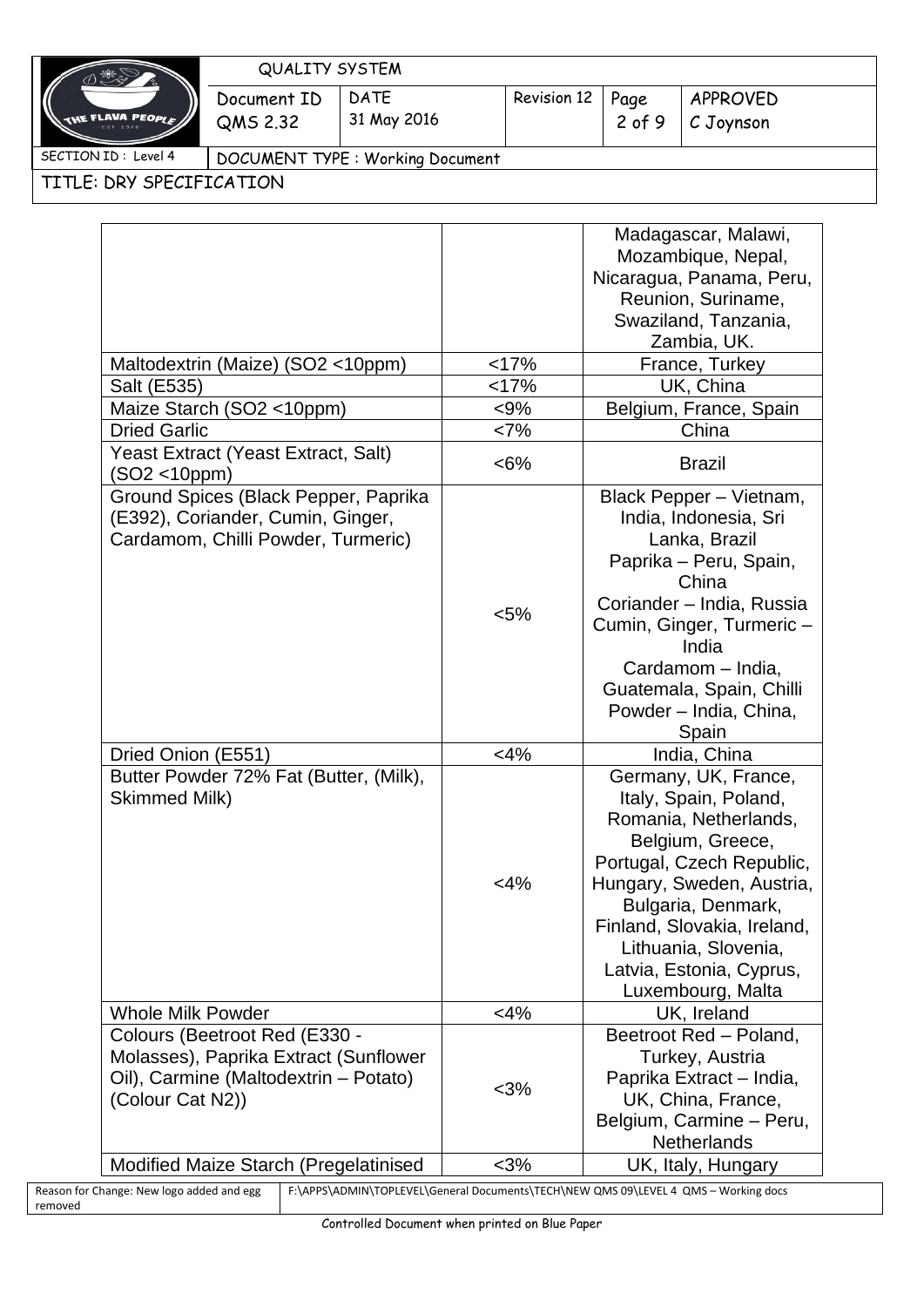| THE FLAVA PEOPLE<br>$-EST$ 1976 - |  |
|-----------------------------------|--|
|                                   |  |

QUALITY SYSTEM

Document ID DATE 31 May 2016 Revision 12 Page 3 of 9 APPROVED

C Joynson

SECTION ID: Level 4 | DOCUMENT TYPE : Working Document

QMS 2.32

TITLE: DRY SPECIFICATION

| Modified Waxy Maize) (SO2 <10ppm)                                                             |                   |                                                                                                                                                                                                                                                                                                                                                                          |
|-----------------------------------------------------------------------------------------------|-------------------|--------------------------------------------------------------------------------------------------------------------------------------------------------------------------------------------------------------------------------------------------------------------------------------------------------------------------------------------------------------------------|
| Natural Flavourings (E471, E472e,<br>E320, E551) (Rapeseed, Sunflower &<br>Olive Oil) (Maize) | $< 1\%$           | China, France, Brazil,<br>Mexico, India, Germany,<br>UK, South Africa, Peru,<br>Italy, Spain, Japan<br>USA, Chile, Indonesia, Sri<br>Lanka, Vietnam, Ecuador,<br>Belgium, Madagascar,<br>Turkey, Guatemala,<br>Canada, Morocco, Russia,<br>Bulgaria, Ukraine, Egypt,<br>Hungary, Honduras, El<br>Salvador, Dominican<br>Republic, Jamaica,<br>Austria, Argentina, Taiwan |
| Thickener (Guar Gum)                                                                          | $< 0.5\%$         | Pakistan, India                                                                                                                                                                                                                                                                                                                                                          |
|                                                                                               |                   |                                                                                                                                                                                                                                                                                                                                                                          |
| <b>Additive</b>                                                                               | <b>E</b> Number   | <b>Function in product</b>                                                                                                                                                                                                                                                                                                                                               |
| <b>Beetroot Red</b>                                                                           | E <sub>162</sub>  | Colour                                                                                                                                                                                                                                                                                                                                                                   |
| Paprika Extract                                                                               | E160 <sub>c</sub> | Colour                                                                                                                                                                                                                                                                                                                                                                   |
| Carmine (N2)                                                                                  | E120              | Colour                                                                                                                                                                                                                                                                                                                                                                   |
| <b>Guar Gum</b>                                                                               | E412              | Thickener                                                                                                                                                                                                                                                                                                                                                                |
|                                                                                               |                   |                                                                                                                                                                                                                                                                                                                                                                          |
| <b>Comments:</b>                                                                              |                   |                                                                                                                                                                                                                                                                                                                                                                          |

| <b>SECTION 5: NUTRITIONAL INFORMATION</b> |                  |  |
|-------------------------------------------|------------------|--|
| <b>Typical Values per 100g</b>            |                  |  |
| Energy (kJ)                               | 1426kJ           |  |
| Energy (kcal)                             | 337kcal          |  |
| Fat                                       | 4.1 <sub>g</sub> |  |
| Of which saturates                        | 2.2g             |  |
| Carbohydrate                              | 67.3g            |  |
| of which sugars                           | 32.7g            |  |
| Fibre                                     | 3g               |  |
| Protein                                   | 5.9 <sub>q</sub> |  |
| Salt                                      | 17.06g           |  |
| <b>Comments:</b>                          |                  |  |
| As calculated by Nutricalc                |                  |  |
|                                           |                  |  |
|                                           |                  |  |

| Reason for Change: New logo added and egg | F:\APPS\ADMIN\TOPLEVEL\General Documents\TECH\NEW QMS 09\LEVEL 4 QMS - Working docs |
|-------------------------------------------|-------------------------------------------------------------------------------------|
| removed                                   |                                                                                     |
|                                           |                                                                                     |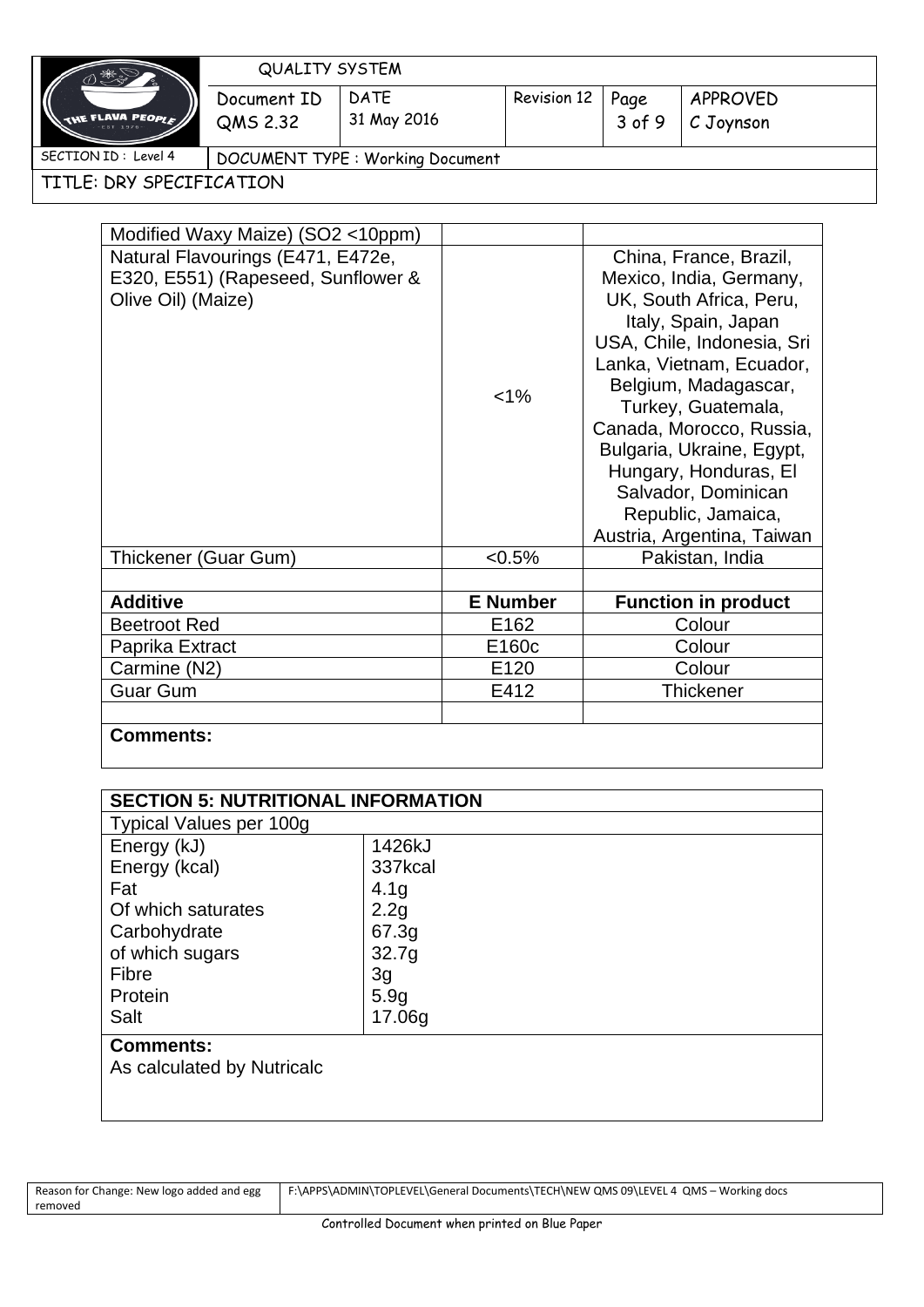| 、 器 2                                                             | <b>QUALITY SYSTEM</b>            |                            |                    |                |                       |
|-------------------------------------------------------------------|----------------------------------|----------------------------|--------------------|----------------|-----------------------|
| $\big($<br>$\epsilon$ flava people $/ \! / \! /$<br>$-$ FST 1976- | Document ID<br>QMS 2.32          | <b>DATE</b><br>31 May 2016 | <b>Revision 12</b> | Page<br>4 of 9 | APPROVED<br>C Joynson |
| SECTION ID: Level 4                                               | DOCUMENT TYPE : Working Document |                            |                    |                |                       |

TITLE: DRY SPECIFICATION

# **SECTION 6: SHELF LIFE**

**Ambient:** 12 Months

**Chilled:** NA

**Frozen:** NA

| <b>SECTION 7: FREE FROM DATA</b>                                     |               |                                 |
|----------------------------------------------------------------------|---------------|---------------------------------|
| <b>CONTAINS:</b>                                                     | PRESENT (Y/N) | <b>COMMENTS</b>                 |
| <b>Additives</b>                                                     | Y             | E162, E160c, E120, E412         |
|                                                                      |               | Processing Aids E535,           |
|                                                                      |               | E330, E471, E472e, E320,        |
|                                                                      |               | E551, E392                      |
| <b>Artificial Flavourings</b>                                        | N             |                                 |
| <b>Natural Flavourings</b>                                           | Y             |                                 |
| <b>Preservatives</b>                                                 | N             | May contain Sulphur             |
| <b>Artificial Preservatives</b>                                      | N             | <b>Dioxide</b>                  |
| <b>Natural Colours</b>                                               | Y             | E162, E160c, E120               |
| <b>Artificial Colours</b>                                            | N             |                                 |
| <b>MSG</b>                                                           | N             |                                 |
| <b>BHT/BHA</b>                                                       | Y             | E320 in Natural Flavouring      |
| <b>Sweeteners</b>                                                    | N             |                                 |
| <b>Hydrolysed Vegetable Protein</b>                                  | N             |                                 |
| <b>Wheat &amp; Wheat Derivatives</b>                                 | N             |                                 |
| Rye/Oats/Barley/Spelt/Kamut                                          | N             |                                 |
| <b>Maize &amp; Maize Derivatives</b>                                 | Y             | Maltodextrin, Maize             |
|                                                                      |               | Starch, Modified maize          |
|                                                                      |               | Starch, Natural                 |
|                                                                      |               | Flavourings                     |
| Soya & Soya Derivatives                                              | N<br>N        |                                 |
| <b>Genetically Modified Ingredients</b><br><b>Nuts &amp; Peanuts</b> | N             |                                 |
| Nut & Peanut Derivatives exl. Oil                                    | N             |                                 |
| Nut & Peanut Oil                                                     | N             |                                 |
| <b>Sesame Seeds</b>                                                  | N             |                                 |
| Seed Derivatives excl. Oil                                           | N             |                                 |
| Seed Oil                                                             | Y             | Sunflower Oil in Paprika        |
|                                                                      |               | Extract, Rapeseed &             |
|                                                                      |               | <b>Sunflower Oil in Natural</b> |
|                                                                      |               | Flavourings                     |
| Palm Oil                                                             | N             |                                 |
| Pine Nuts / Kernels                                                  | N             |                                 |
| Yeast                                                                | Y             | <b>Yeast Extract</b>            |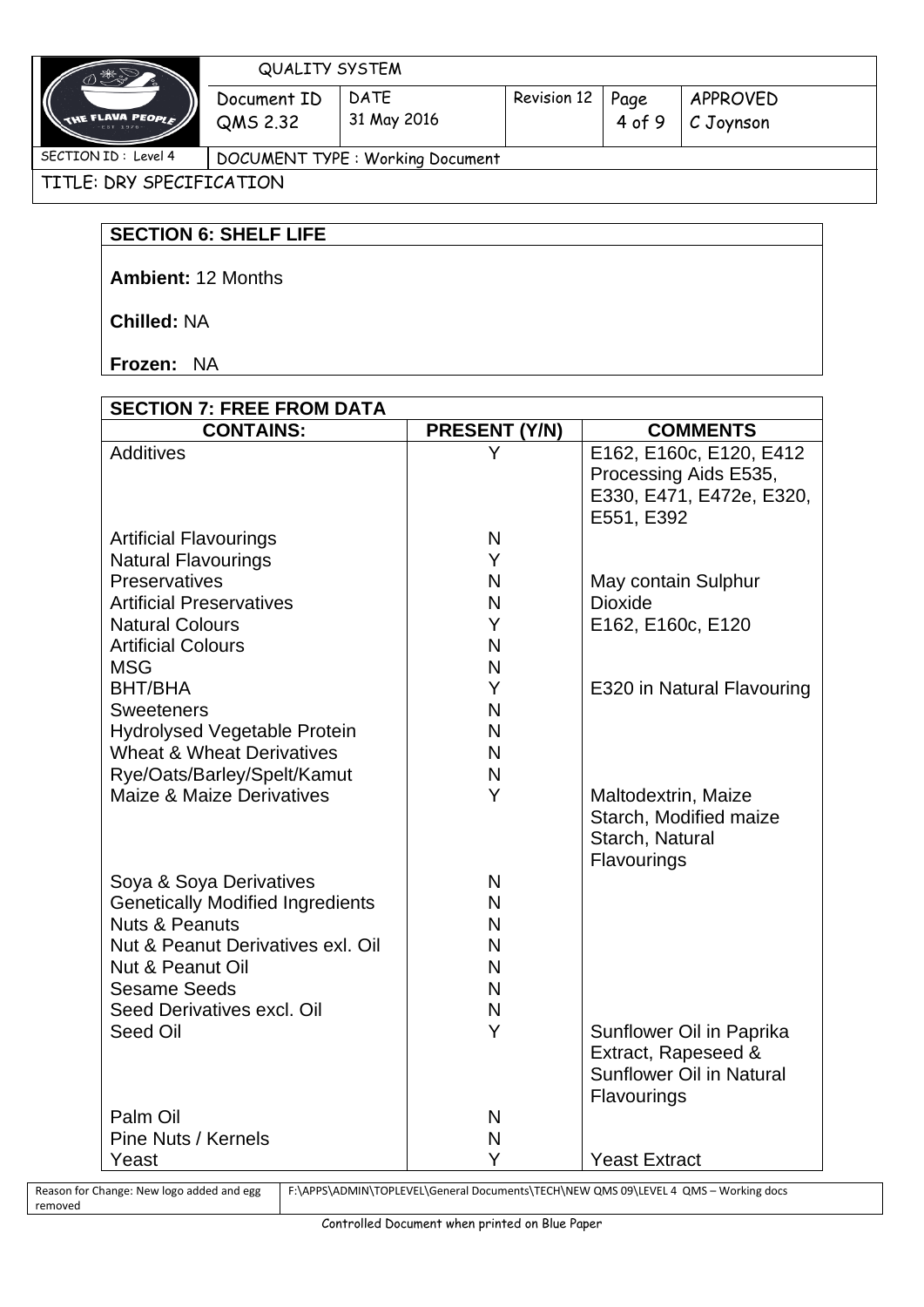|                               |                                                                            | <b>QUALITY SYSTEM</b>                  |             |                          |                                  |                                  |                                                |
|-------------------------------|----------------------------------------------------------------------------|----------------------------------------|-------------|--------------------------|----------------------------------|----------------------------------|------------------------------------------------|
|                               | <b>DATE</b><br>Document ID<br><b>FLAVA PEOP</b><br>31 May 2016<br>QMS 2.32 |                                        | Revision 12 | Page                     | APPROVED                         |                                  |                                                |
|                               |                                                                            |                                        |             | $5$ of $9$               | C Joynson                        |                                  |                                                |
|                               | SECTION ID: Level 4                                                        | <b>DOCUMENT TYPE: Working Document</b> |             |                          |                                  |                                  |                                                |
|                               | TITLE: DRY SPECIFICATION                                                   |                                        |             |                          |                                  |                                  |                                                |
|                               |                                                                            |                                        |             |                          |                                  |                                  |                                                |
|                               |                                                                            | Mustard / Mustard Seeds /              |             | $\mathsf{N}$             |                                  |                                  |                                                |
|                               | <b>Mustard Derivatives</b>                                                 |                                        |             |                          |                                  |                                  |                                                |
|                               | Celery / Celeriac                                                          |                                        |             | N                        |                                  |                                  |                                                |
|                               | Kiwi Fruit                                                                 |                                        |             | N                        |                                  |                                  |                                                |
|                               |                                                                            | <b>Milk and Milk Derivatives</b>       |             | Y                        |                                  | Powder                           | <b>Butter Powder, Whole Milk</b>               |
|                               | <b>Molluscs</b>                                                            |                                        |             | N                        |                                  |                                  |                                                |
|                               | Lupin                                                                      |                                        |             | $\mathsf{N}$             |                                  |                                  |                                                |
|                               |                                                                            | Sulphur Dioxide/Sulphites (ppm)        |             | Y                        |                                  | Maize Starch, Yeast              | Sugar, Maize Starch,<br>Maltodextrin, Modified |
| <b>Animal Products: Dairy</b> |                                                                            | Y                                      |             | Extract <10ppm<br>Powder | <b>Butter Powder, Whole Milk</b> |                                  |                                                |
| <b>Animal Products: Eggs</b>  |                                                                            |                                        | N           |                          |                                  |                                  |                                                |
|                               | <b>Animal Products: Shellfish</b>                                          |                                        |             | N                        |                                  |                                  |                                                |
|                               |                                                                            | Animal Products: Fish (Other)          |             | N                        |                                  |                                  |                                                |
|                               |                                                                            | Animal Products: Beef &                |             | N                        |                                  |                                  |                                                |
|                               | <b>Derivatives</b>                                                         |                                        |             |                          |                                  |                                  |                                                |
|                               | <b>Animal Products: Pork</b>                                               |                                        |             | N                        |                                  |                                  |                                                |
|                               | <b>Animal Products: Lamb</b>                                               |                                        |             | N                        |                                  |                                  |                                                |
|                               | Animal products: Poultry                                                   |                                        |             | N                        |                                  |                                  |                                                |
|                               | Animal products: Other                                                     |                                        |             | Y                        |                                  | Carmine                          |                                                |
|                               | <b>SUITABLE FOR:</b>                                                       |                                        |             |                          |                                  |                                  |                                                |
|                               | Vegetarians                                                                |                                        |             | N                        |                                  | Carmine                          |                                                |
|                               | Vegans                                                                     |                                        |             | N                        |                                  | <b>Whole Milk Powder</b>         | Carmine, Butter Powder,                        |
|                               | Coeliacs                                                                   |                                        |             | N                        |                                  | May contain Gluten               |                                                |
| Lactose Intolerant            |                                                                            |                                        | N           |                          | Powder                           | <b>Butter Powder, Whole Milk</b> |                                                |

| <b>SECTION 8: MICROBIOLOGICAL STANDARDS</b> |                 |  |  |
|---------------------------------------------|-----------------|--|--|
| <b>TEST</b>                                 | <b>MAXIMUM</b>  |  |  |
| <b>ESHERICHIA COLI</b>                      | $<$ 100 $ctu/g$ |  |  |
| <b>SALMONELLA</b>                           | Absent in 25g   |  |  |
| <b>STAPH AUREUS</b>                         | $<$ 100 cfu/g   |  |  |
| <b>B CEREUS</b>                             | $<$ 10000 cfu/g |  |  |
| <b>CL PERFRINGENS</b>                       | $<$ 100 $ctu/g$ |  |  |

| Reason for Change: New logo added and egg | F:\APPS\ADMIN\TOPLEVEL\General Documents\TECH\NEW QMS 09\LEVEL 4 QMS - Working docs |
|-------------------------------------------|-------------------------------------------------------------------------------------|
| removed                                   |                                                                                     |
|                                           |                                                                                     |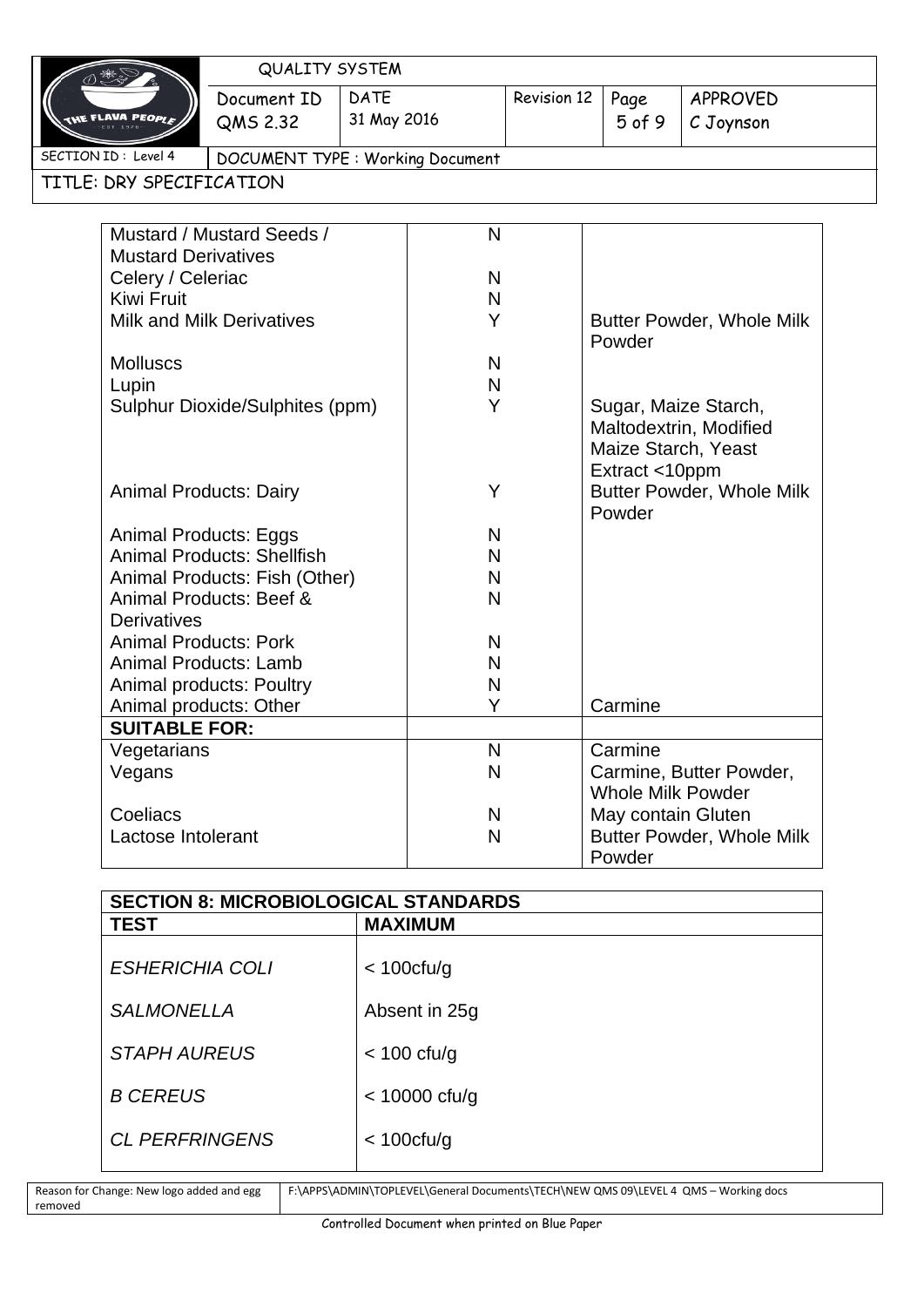| へきご                              | <b>QUALITY SYSTEM</b>            |                            |             |                  |                       |
|----------------------------------|----------------------------------|----------------------------|-------------|------------------|-----------------------|
| THE FLAVA PEOPLE<br>$-EST$ 1976- | Document ID<br>QMS 2.32          | <b>DATE</b><br>31 May 2016 | Revision 12 | Page<br>$6$ of 9 | APPROVED<br>C Joynson |
| SECTION ID : Level 4             | DOCUMENT TYPE : Working Document |                            |             |                  |                       |
| TITLE: DRY SPECIFICATION         |                                  |                            |             |                  |                       |

## **SECTION 9: DIRECTIONS FOR USE**

Use at 8-10% and leave for 10 minutes, oven bake, BBQ, grill or stir fry. Cook thoroughly before consumption.

## **SECTION 10: STORAGE INSTRUCTIONS**

Ambient storage in a cool, dark, dry place in the packaging specified

| <b>SECTION 11: PROCESS FLOW</b> |  |  |  |  |
|---------------------------------|--|--|--|--|
| Intake of Raw Materials         |  |  |  |  |
|                                 |  |  |  |  |
| <b>Storage of Raw Materials</b> |  |  |  |  |
|                                 |  |  |  |  |
| <b>Batching of Ingredients</b>  |  |  |  |  |
|                                 |  |  |  |  |
| Sieve CCP                       |  |  |  |  |
|                                 |  |  |  |  |
| Packing                         |  |  |  |  |
|                                 |  |  |  |  |
| Labelling & Coding              |  |  |  |  |
|                                 |  |  |  |  |
| <b>Metal Detection CCP</b>      |  |  |  |  |
|                                 |  |  |  |  |
| Palletisation                   |  |  |  |  |
|                                 |  |  |  |  |

| <b>SECTION 12: QUALITY CHECKS</b> |                                               |                                                                        |  |  |  |
|-----------------------------------|-----------------------------------------------|------------------------------------------------------------------------|--|--|--|
| <b>CHECK</b>                      | <b>FREQUENCY</b>                              | <b>PARAMETERS</b>                                                      |  |  |  |
| Weights<br>Coding                 | Per Tub<br>Start of run & every 30            | Fill weights to specification<br>Clear, legible, correct               |  |  |  |
| Seal                              | minutes<br>Start of run & every 30<br>minutes | Intact & clean                                                         |  |  |  |
| <b>Metal Detection</b>            | Start and end of run plus<br>every hour       | 1.5mm Fe, 2mm Non-Fe,<br>2.5mm SS or 1.8mm Fe,<br>2mm Non Fe, 2.5mm SS |  |  |  |

| Reason for Change: New logo added and egg | F:\APPS\ADMIN\TOPLEVEL\General Documents\TECH\NEW QMS 09\LEVEL 4 QMS - Working docs |
|-------------------------------------------|-------------------------------------------------------------------------------------|
| removed                                   |                                                                                     |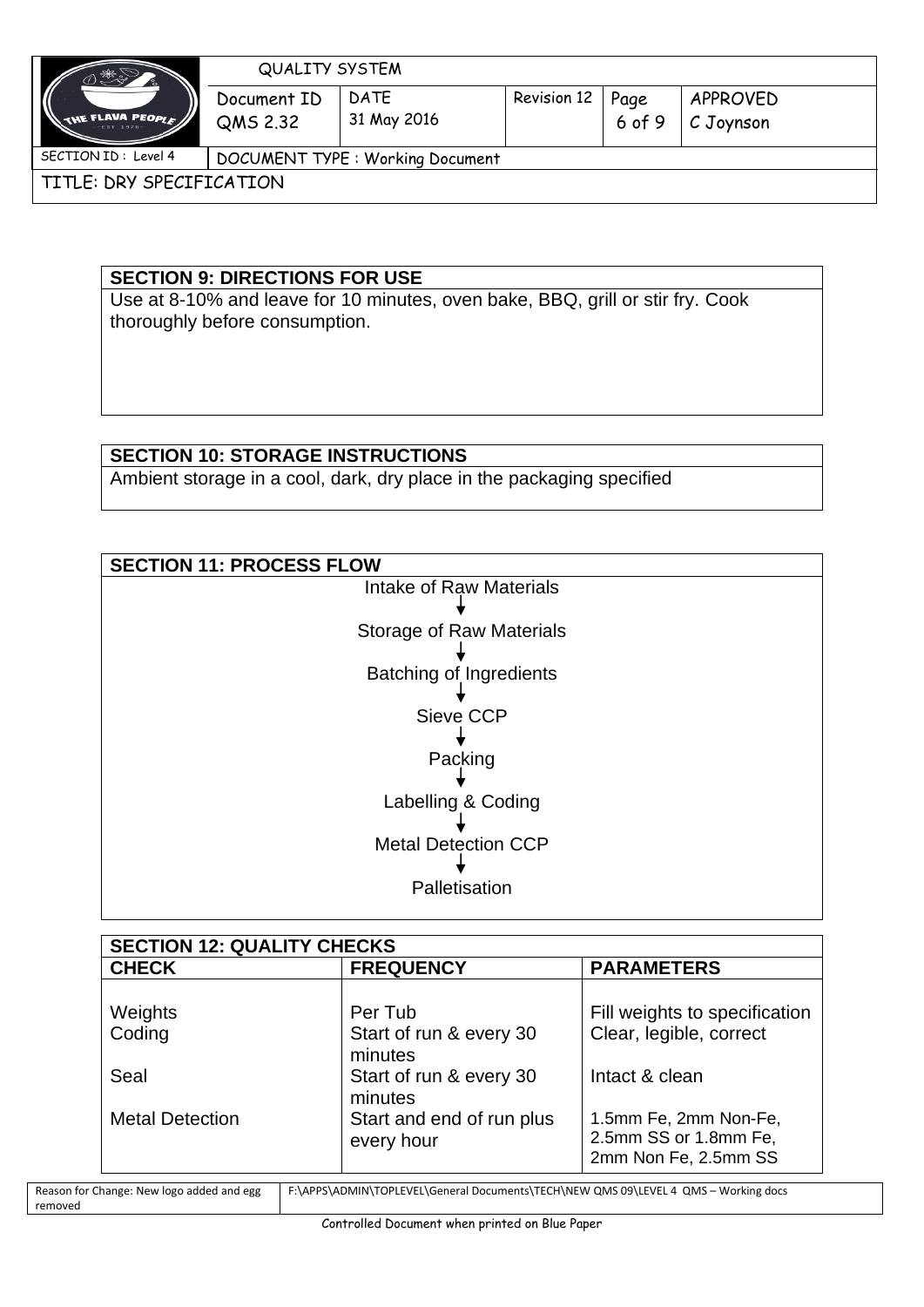

QUALITY SYSTEM

Document ID QMS 2.32 DATE 31 May 2016

TITLE: DRY SPECIFICATION

## **SECTION 13: PACKAGING STANDARDS**

**Inner Packaging Description:** 2.5kg - Blue Food Grade 50mu bottom weld low density polyethylene bag (20g) (385 x 510mm)

# **Inner Barcode: 2.5kg - 5032457302753**

**Outer Packaging Description:** 2.5kg Polypropylene Co-Polymer tub and lid (140g) (180 x 180 x 170mm) packed in Corrugated Cardboard Case (555g) (370 x 370 x 340mm)

**Outer Barcode:** 2.5kg - 05032457613286

**Coding Details:**  (**day) (month) (year) (batch)** (Day) is denoted by the first 2 numbers (Month) is denoted by the second 2 numbers (Year) is denoted by the last number of year (Batch) is denoted by the number of the actual batch on the production day **Pallet Details:** Wooden

**Cases Per Layer:** 8 x (2.5kg) x 9 Boxes per layer

**Layers Per Pallet:** 2.5kg – 3

**Cases Per Pallet:** 2.5kg = 27

| <b>SECTION 14: HEALTH AND SAFETY DATA</b> |                                                                                                                                                                                                                              |  |  |
|-------------------------------------------|------------------------------------------------------------------------------------------------------------------------------------------------------------------------------------------------------------------------------|--|--|
| <b>PRODUCT DIGESTED</b>                   | This product is designed for human consumption, and is<br>safe when used at recommended levels. In the case of<br>excessive ingestion, give patient water to drink and rest.<br>If discomfort persists, seek medical advice  |  |  |
| <b>SKIN CONTACT</b>                       | Normal standard of hygiene and regular washing with<br>water should prevent irritation; avoid prolonged contact<br>with lips and tender parts of the body. Medical attention<br>should be obtained in cases of sensitisation |  |  |
| <b>EYE CONTACT</b>                        | Avoid contact with eyes. Irrigate immediately with water<br>and seek medical advice if discomfort persists                                                                                                                   |  |  |
| <b>PRODUCT INHALED</b>                    | Dust masks should be worn if the product is found to be<br>irritating. In the case of inhalation remove casualty from<br>exposure, rest and keep warm. In severe cases seek<br>medical attention.                            |  |  |

| Reason for Change: New logo added and egg | F:\APPS\ADMIN\TOPLEVEL\General Documents\TECH\NEW QMS 09\LEVEL 4 QMS - Working docs |
|-------------------------------------------|-------------------------------------------------------------------------------------|
| removed                                   |                                                                                     |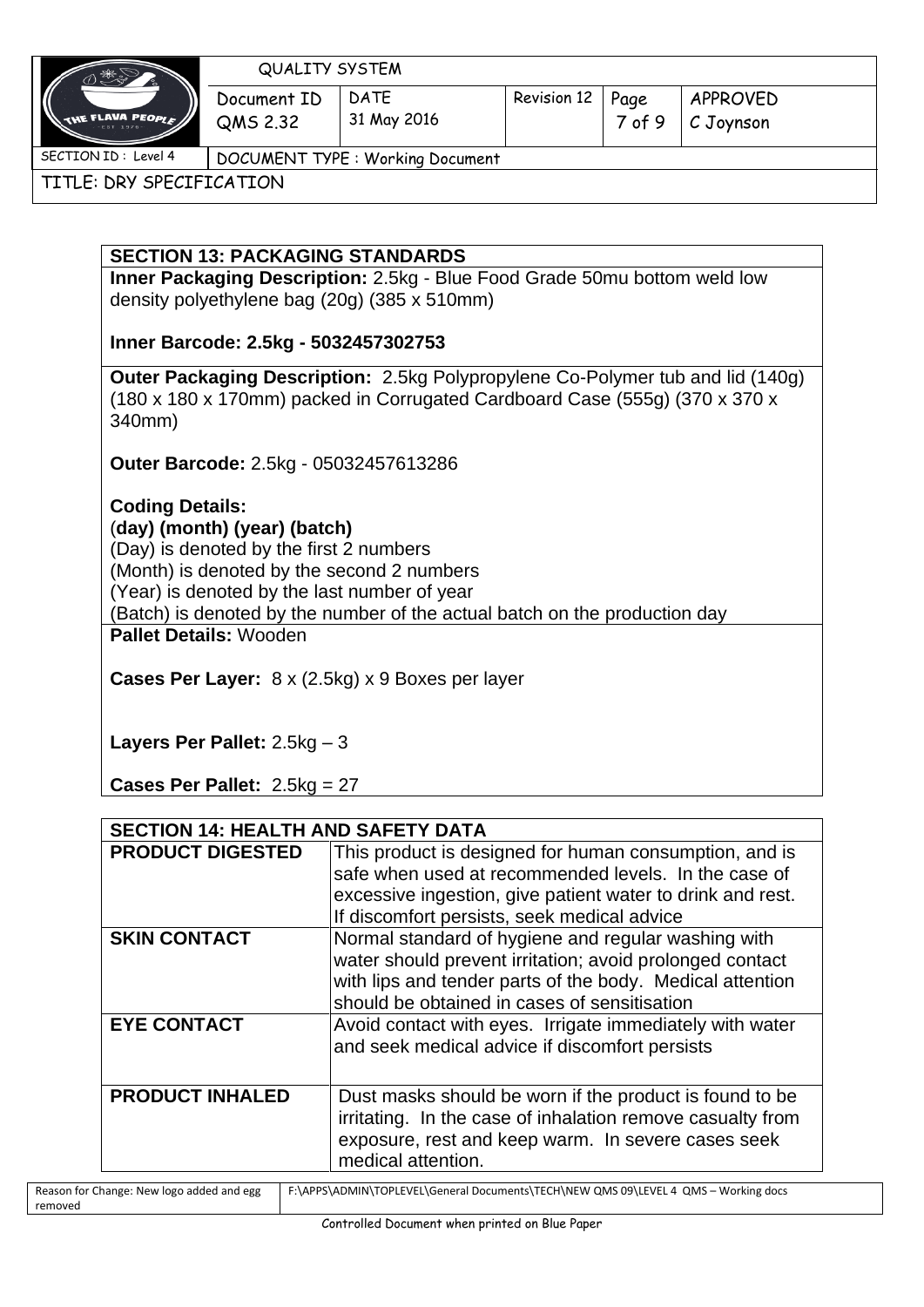

removed

#### QUALITY SYSTEM

Document ID QMS 2.32 DATE 31 May 2016

| Revision 12   Page |      |
|--------------------|------|
|                    | 8 of |

**9** C Joynson

TITLE: DRY SPECIFICATION

| <b>SPILLAGE</b>                       | Sweep up and dispose of with non-hazardous wastes.<br>Small spillages may be washed to drain with cold water.<br>Consult local authorities when disposing of large<br>quantities.                                     |
|---------------------------------------|-----------------------------------------------------------------------------------------------------------------------------------------------------------------------------------------------------------------------|
| <b>FIRE</b>                           | Avoid production of dust. Fires should be controlled by<br>water spray, rather than by main jets, to avoid generating<br>explosive dust clouds.                                                                       |
| <b>STORAGE</b><br><b>PRECAUTIONS</b>  | Original sealed containers should be stored in a cool<br>dry place                                                                                                                                                    |
| <b>HANDLING</b><br><b>PRECAUTIONS</b> | All MRC products should be used in a well-ventilated<br>area. Operators should observe normal good house<br>keeping precautions. Goggles, gloves and dust masks<br>may be required when exposed to prolonged handling |

| <b>SECTION 15: APPROVAL</b>                                       |                                  |  |  |  |  |
|-------------------------------------------------------------------|----------------------------------|--|--|--|--|
| <b>FOR MRC</b>                                                    | <b>FOR CUSTOMER</b>              |  |  |  |  |
| <b>Name Clare Joynson</b>                                         | <b>Name</b>                      |  |  |  |  |
| Google<br><b>Signed</b><br><b>Position Technical Co-ordinator</b> | <b>Signed</b><br><b>Position</b> |  |  |  |  |
| Date 07,06,21                                                     | <b>Date</b>                      |  |  |  |  |

The contents of this specification are the sole property of Manchester Rusk Company Ltd, prior written confirmation must be obtained from Manchester Rusk Company Ltd before any information contained within the specification is supplied to a 3<sup>rd</sup> party.

If a signed copy of the specification is not returned within 6 weeks of the date of the specification, Manchester Rusk Company Ltd will assume implicit acceptance of the specification and its contents.

| <b>SECTION 16: LIST OF AMENDMENTS</b>                                                                                            |                     |    |                         |                    |  |
|----------------------------------------------------------------------------------------------------------------------------------|---------------------|----|-------------------------|--------------------|--|
| <b>DATE</b>                                                                                                                      | <b>ISSUE NUMBER</b> |    | <b>REASON FOR ISSUE</b> | <b>APPROVED BY</b> |  |
| 12.02.21                                                                                                                         |                     | 01 | <b>New Product</b>      | C Joynson          |  |
| F:\APPS\ADMIN\TOPLEVEL\General Documents\TECH\NEW QMS 09\LEVEL 4 QMS - Working docs<br>Reason for Change: New logo added and egg |                     |    |                         |                    |  |